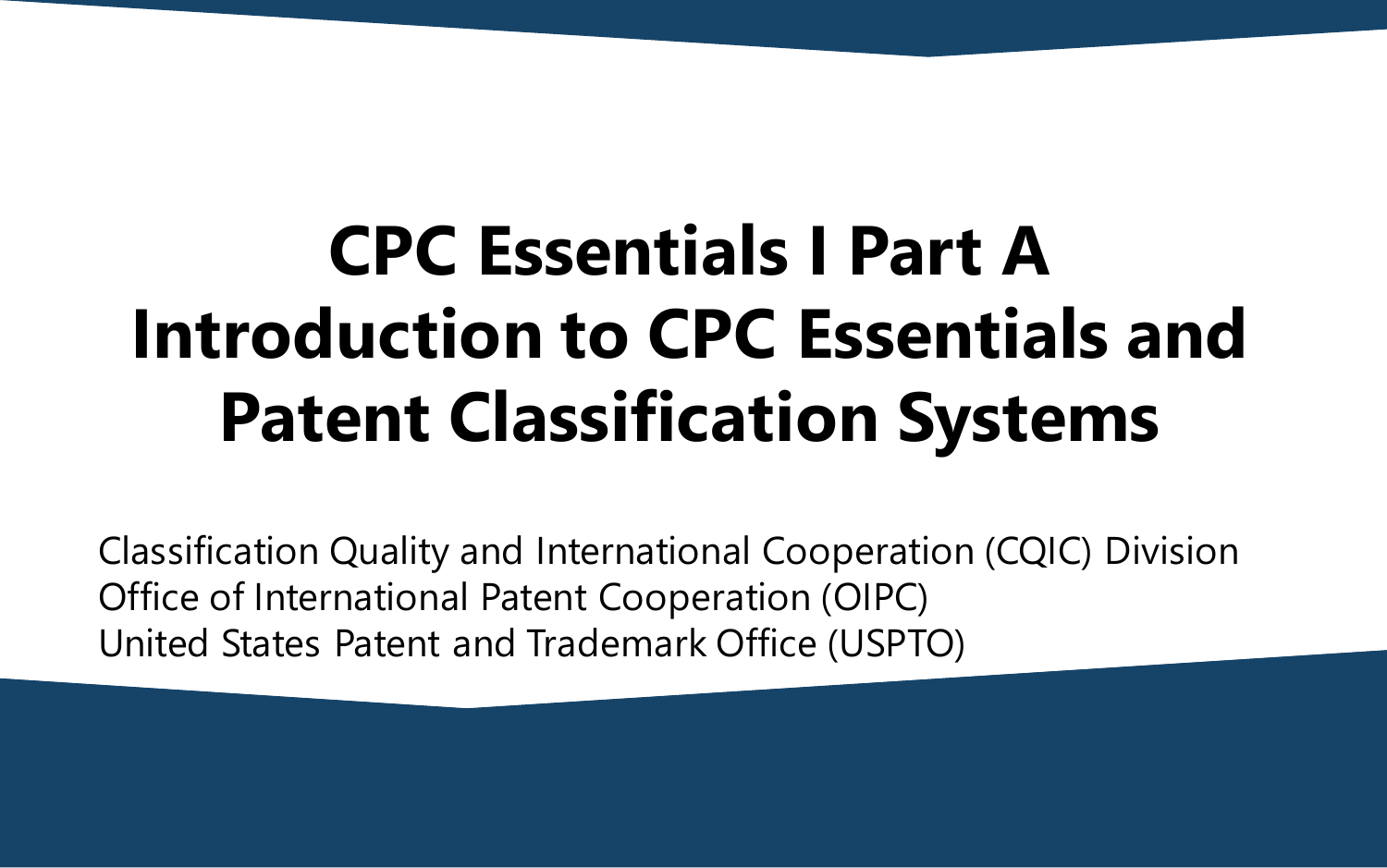### **A Foreword**

Cooperative Patent Classification, or CPC, is one of the most important tools for effective prior art searches. After CPC was implemented at USPTO, the Office has invested substantial efforts to improve our CPC classification practices. We have developed some new tools, including *CAT*, *Crosswalk*, and *CPC Navigators*, to facilitate CPC practice during examination.

Moreover, to assist our examiners in performing thorough CPC searches, new patent applications are given full classification based on their entire disclosures, not just on their claims. The inclusion of more classification symbols in patent applications enables examiners to carry out more thorough searches.

Now is a good time to provide you with a new series of CBT or computer based training modules called CPC Essentials, which contain comprehensive and updated information about the CPC scheme, classification practices and search strategies. In response to your feedback, CPC Essentials also include guidelines for classification and helpful tips for search strategies.

We hope that you will take advantage of all these new tools and developments, as well as *CPC Essentials*, so that you may optimize your CPC classification and search practices during examination.

#### **USPTO CPC Joint GovernanceBoard**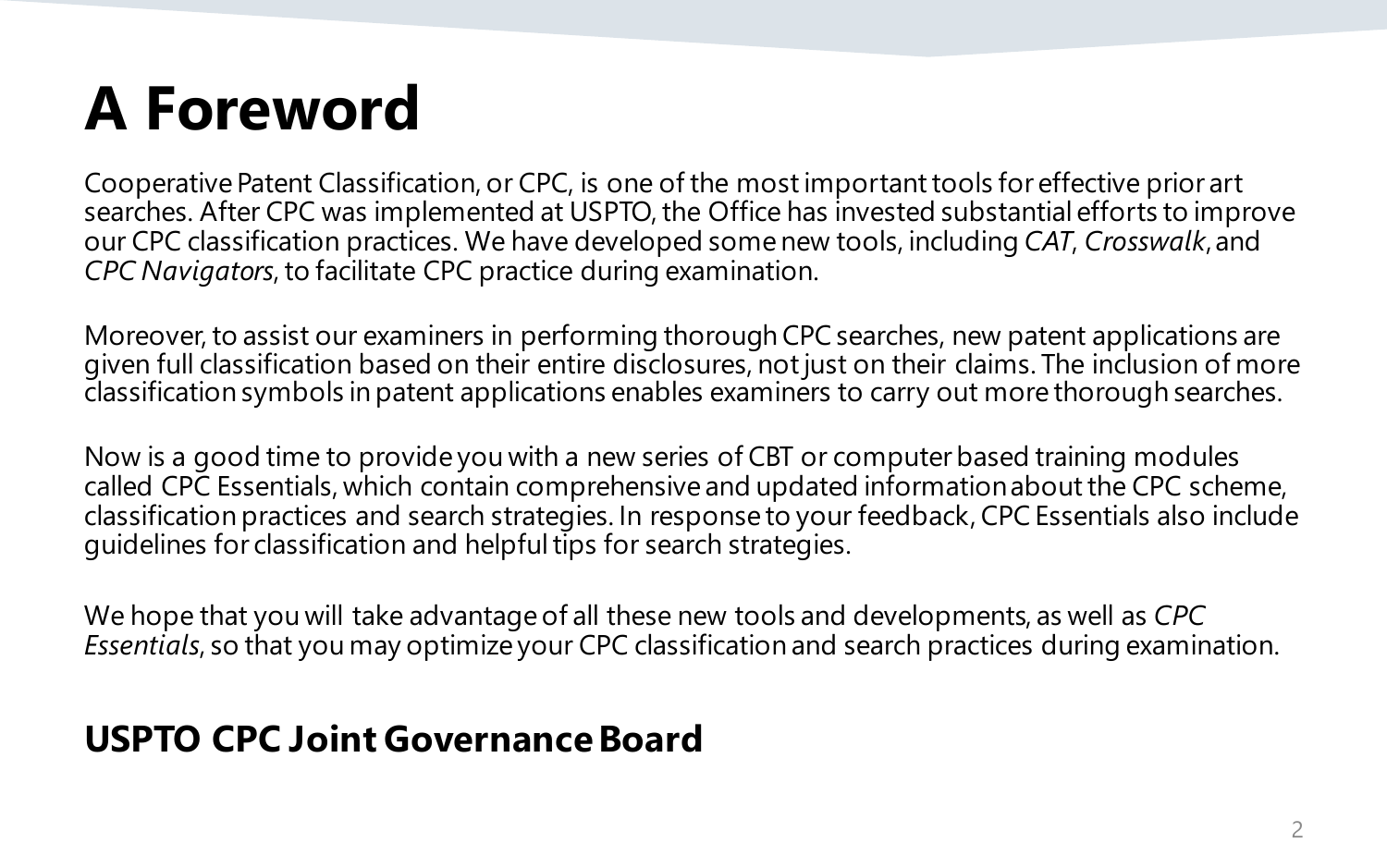#### **Introduction to CPC Essentials**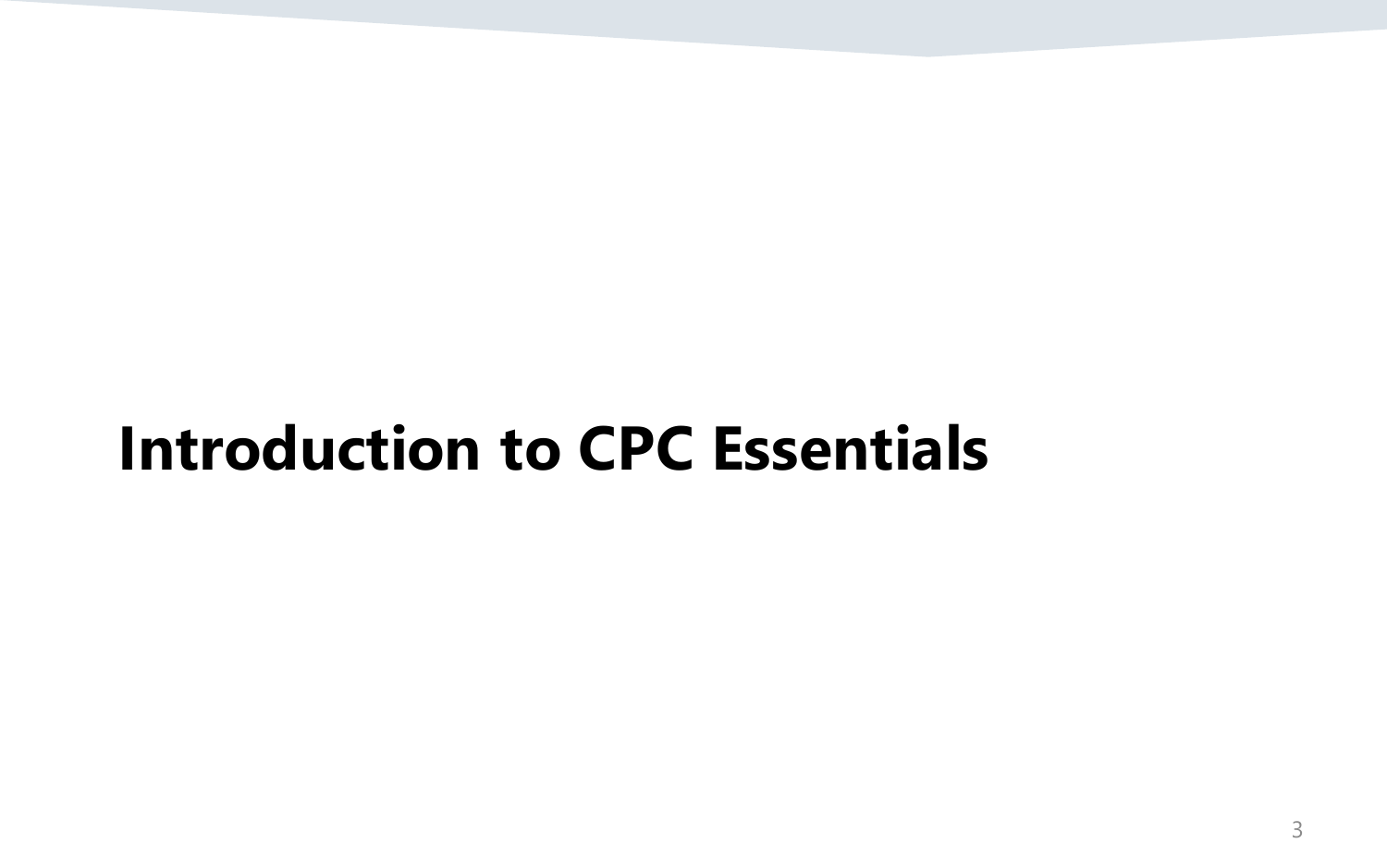### **We heard you…**

**I have a hard time following the CPC scheme and finding out the appropriate symbols for my searches.** 

**I normally only use text search for my art, I don't see how CPC would benefit me.**

**Should I modify and update the initial classifications of my case during examination or at allowance?**

**CPC works very well for me! Actually, using CPC, I was able to find some good prior art that I missed by using only a text search.**

**I get too many hits from my CPC search. Is there a good strategy available for sorting CPC search results?**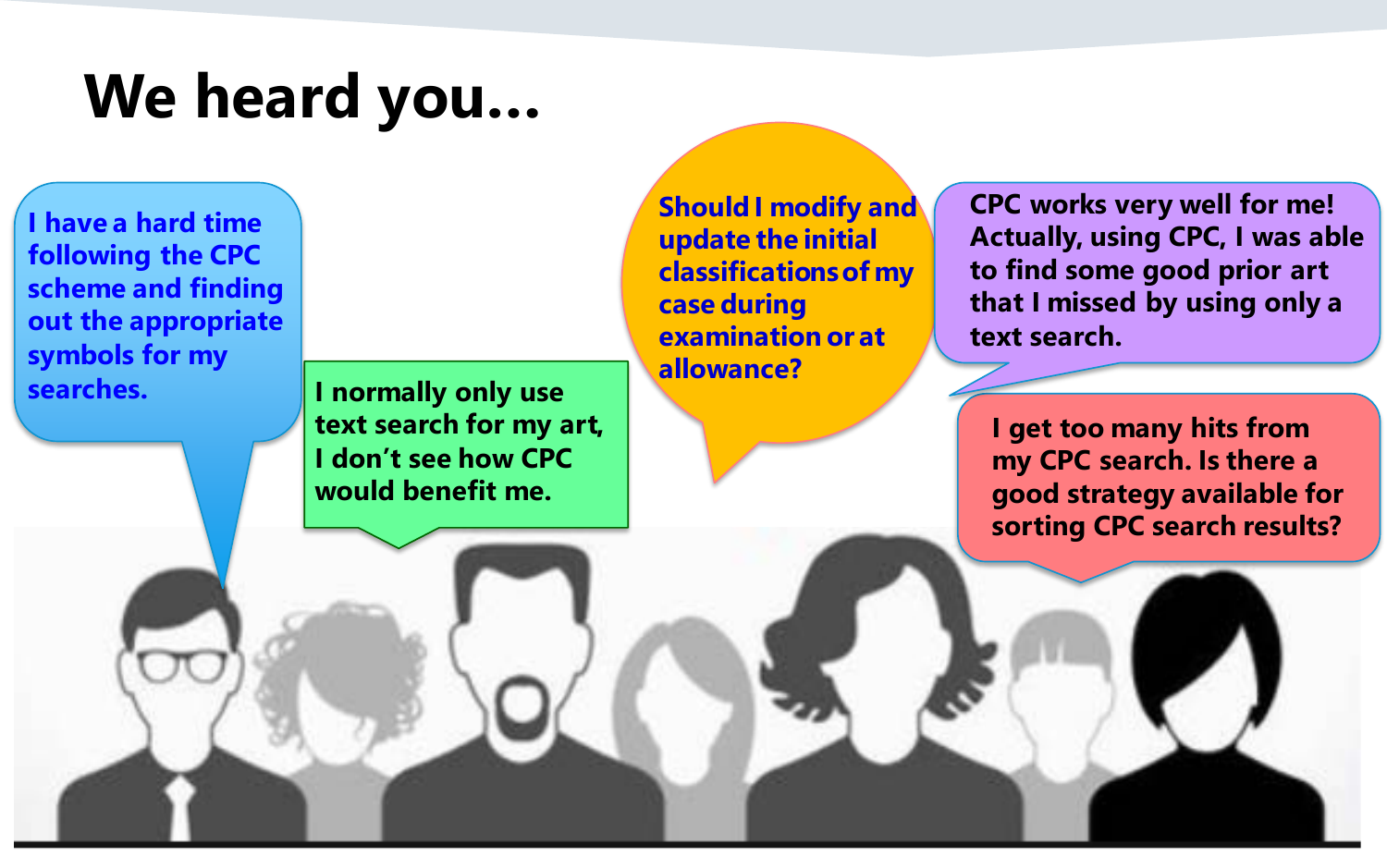## **About the CPC Essentials Series**

#### CPC Essentials I: **Patent Classification Systems and CPC Scheme**

- Importance of the patent classification systems
- CPC scheme overview
	- Hierarchical structure and symbols
	- CPC scheme features and their functions
	- How to navigate CPC scheme to acquire useful information

#### CPC Essentials II: **CPC Classification**

- Step-by-step classification procedure and CPC classification principles and rules
- What to classify: Identifying the subject matter to be classified
- Where to classify: Identifying the appropriate CPC symbols
- Good classification practice; tips, advice and Examiners' checklist

#### CPC Essentials III: **CPC Search Strategies**

- Approaches and tools for CPC searches
- Using CPC scheme as guidance for refining searches
- Examples in different technical fields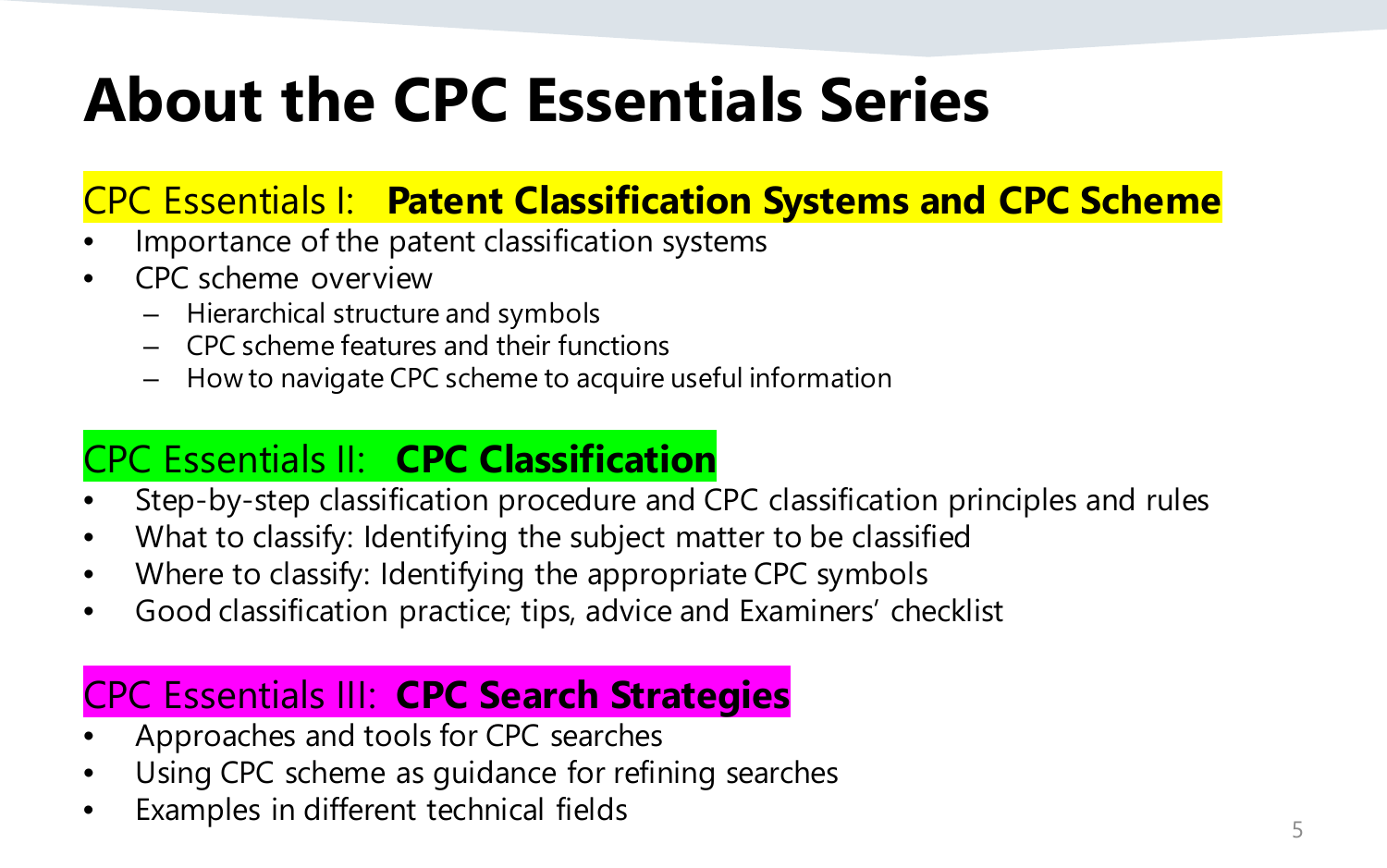## **Slide Icons Designated for Future Reference**

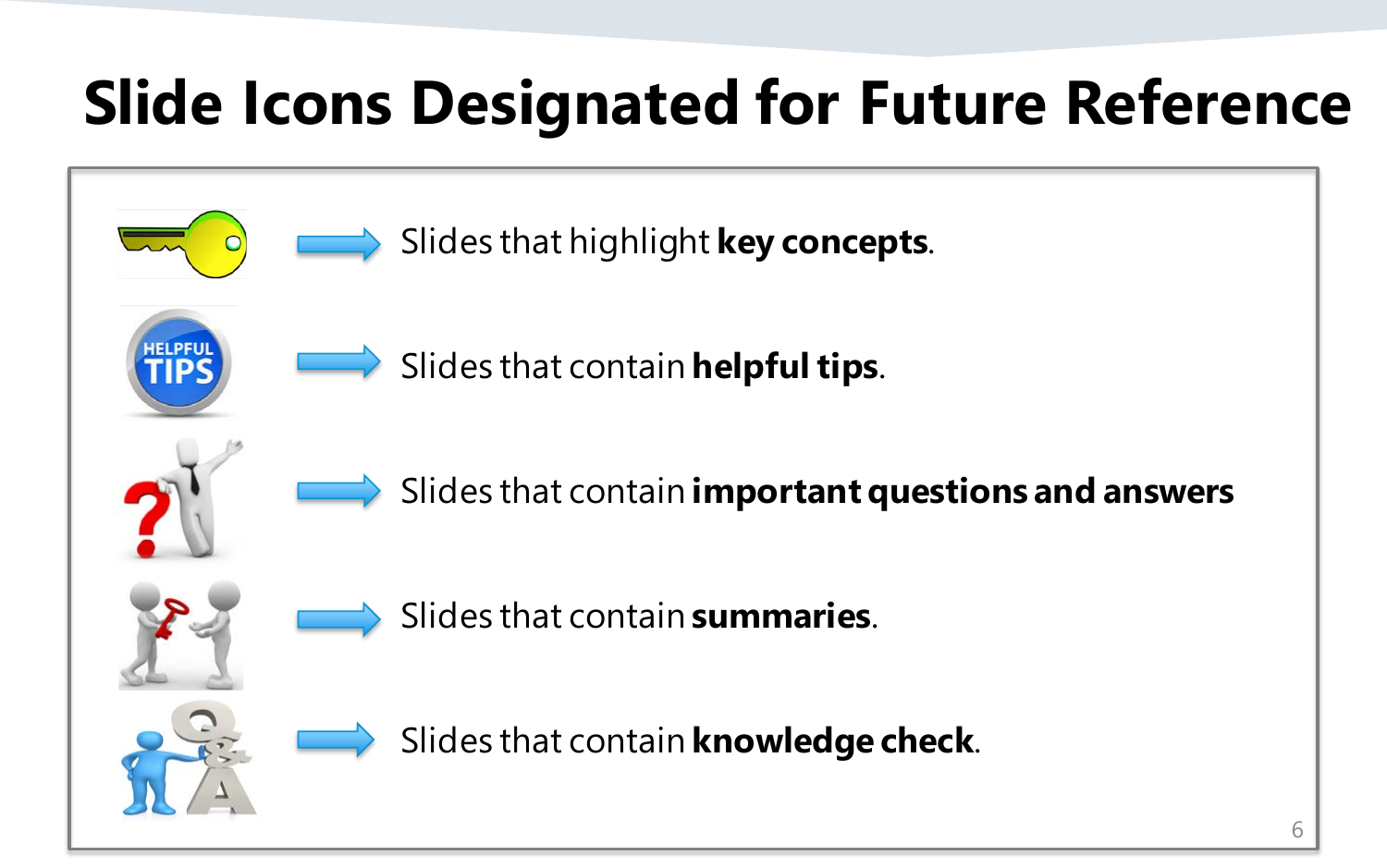## **Get The Most Out of** *CPC Essentials*



- **Build a solid reference frame of the CPC scheme and classification**
	- o CPC scheme, general classification principles and rules, and CPC search tools and strategies.
- **Actively adapt this general training to your technical field**
	- o Open a CPC scheme in your technical field while following the *CPC Essentials*; notice similar topics in the scheme, e.g. field-specific classification and search information.
	- o Adapt the general classification principles to your technical field, e.g. field specific rules, functional- and application-oriented places, etc.
	- o Team up with other examiners to exchange knowledge, tips, and good practices.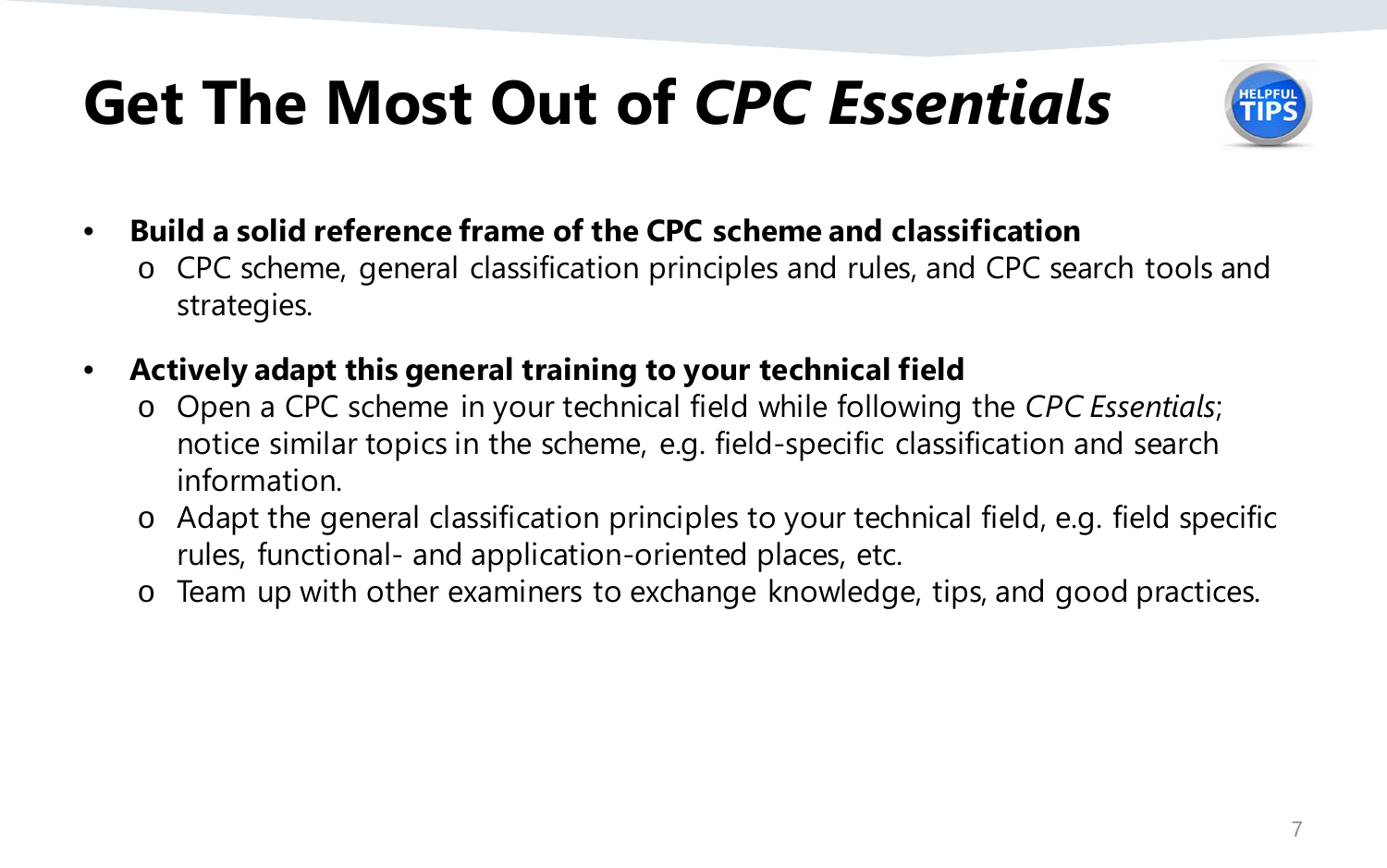### **Patent Classification Systems**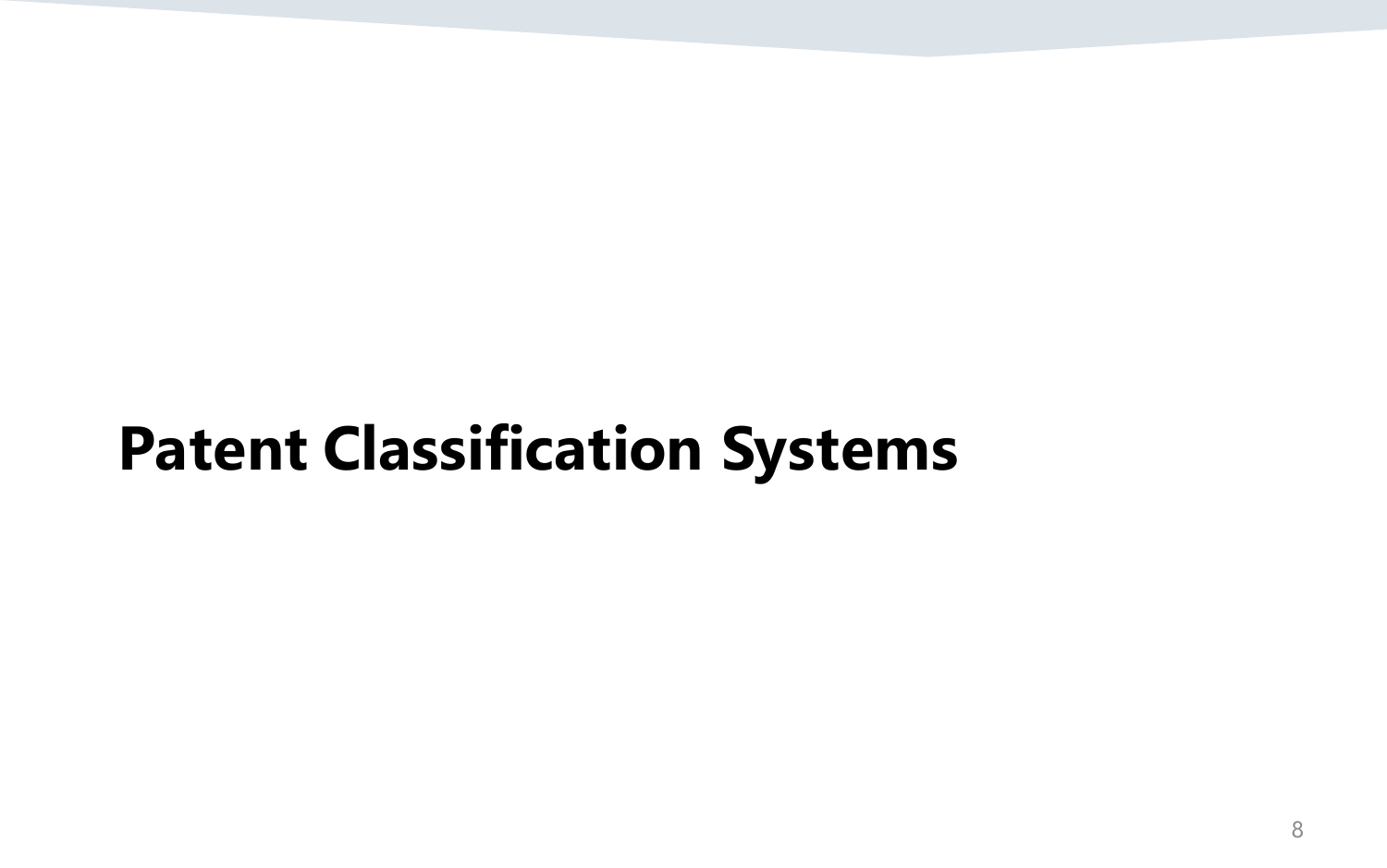## **Patent Classification Systems**

- Systems for organizing patent documents, including patent applications and patents, into relatively small collections based on common technical subject matter
- Search tools for the retrieval of patent documents containing novel technical and legal information in an efficient manner.
- A means for determining the state of the art in any given technological field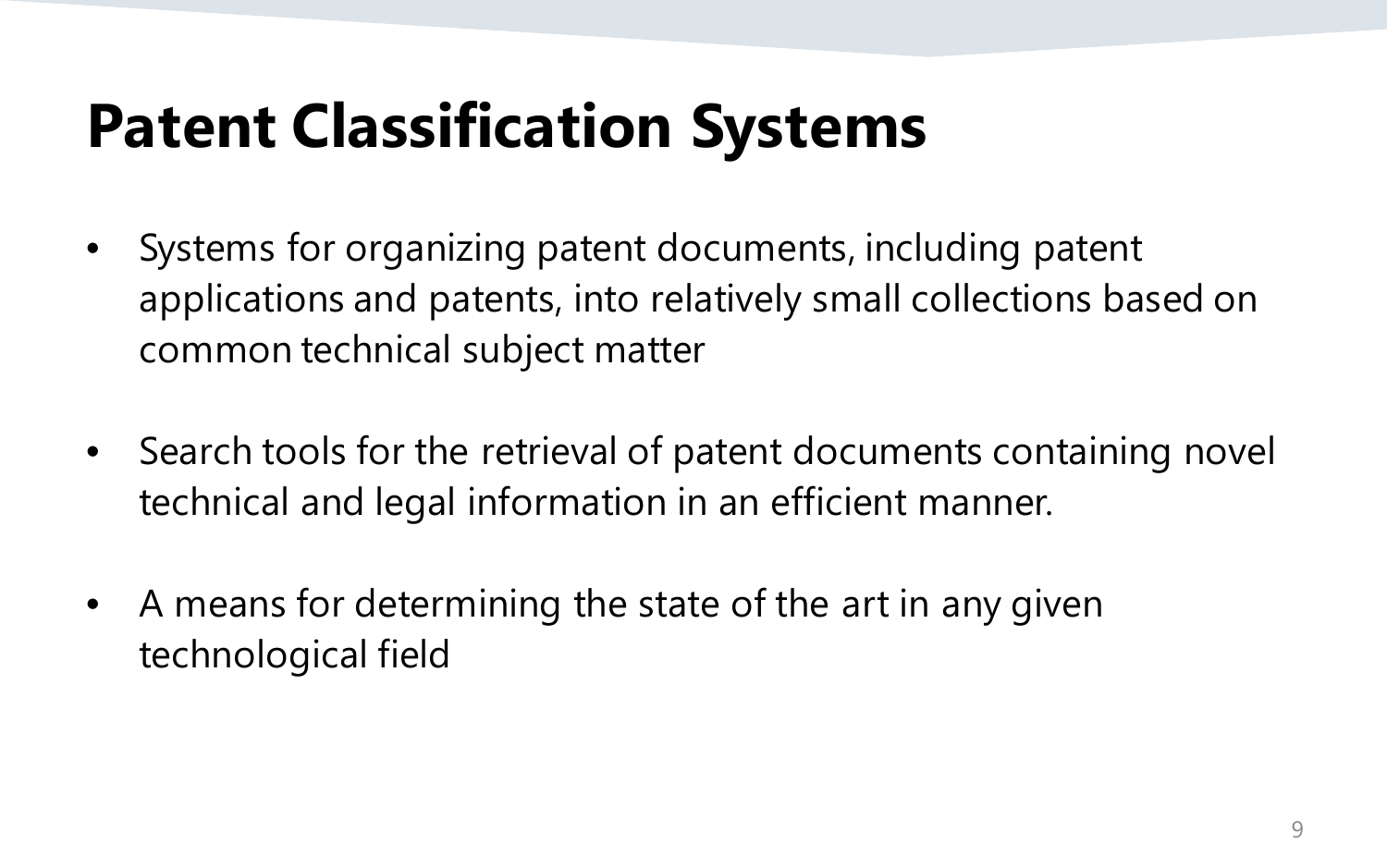### **Who Uses Patent Classification Systems?**

- Patent offices
- Classifiers
- Examiners
- Attorneys and agents
- General public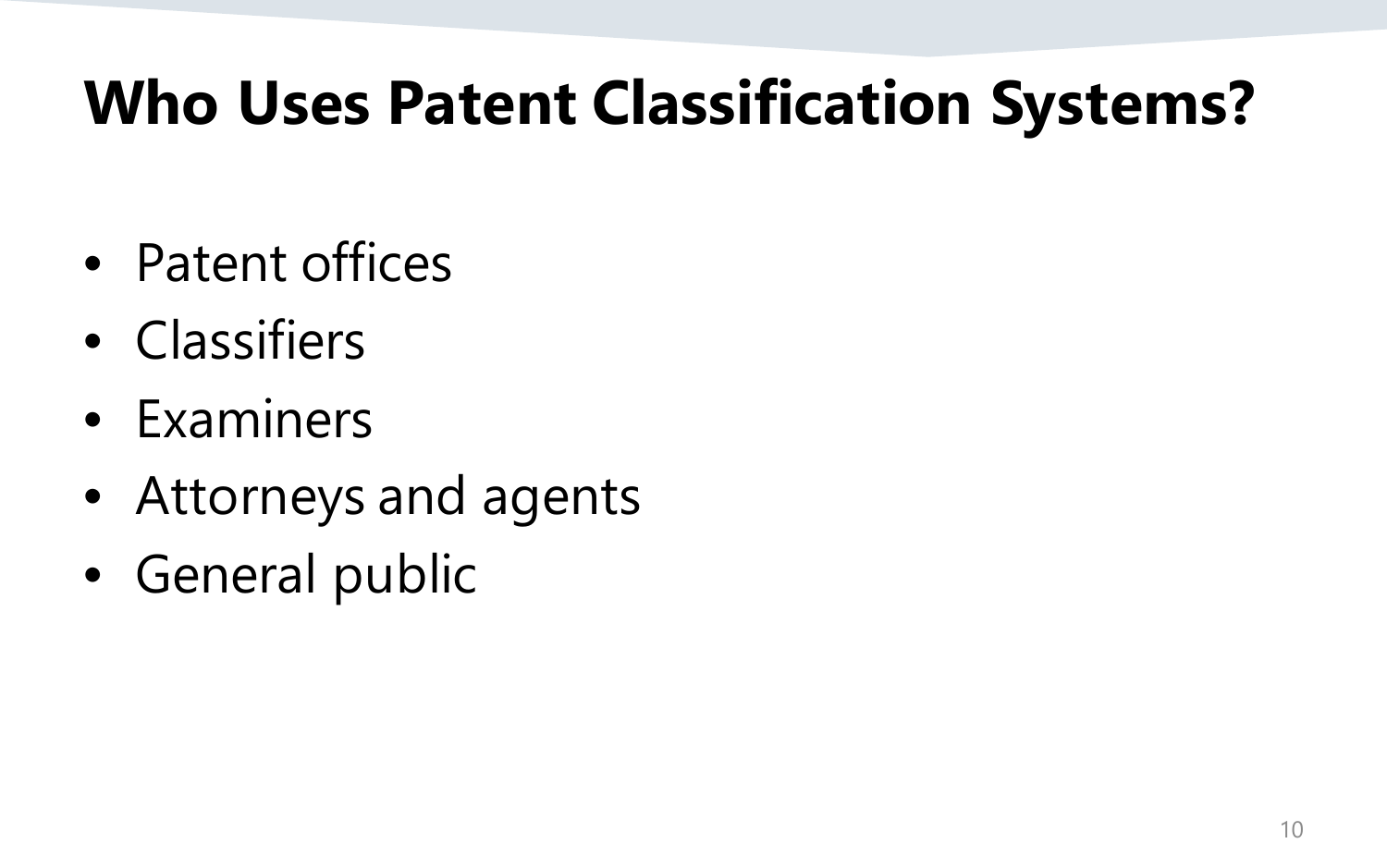## **International Patent Classification System (IPC)**

- An internationally harmonized system for classification of patent documents of different countries
- Established under the Strasbourg Agreement in 1971 and entered into force on October 7, 1975 (Strasbourg Agreement is still in force today. Currently, more than 100 member states)
- An effective search tool for the retrieval of patent documents
- Used by most patent offices. IPC symbols are given to each Patent Cooperation Treaty (PCT) publication
- World Intellectual Property Organization (WIPO) oversees IPC classification standards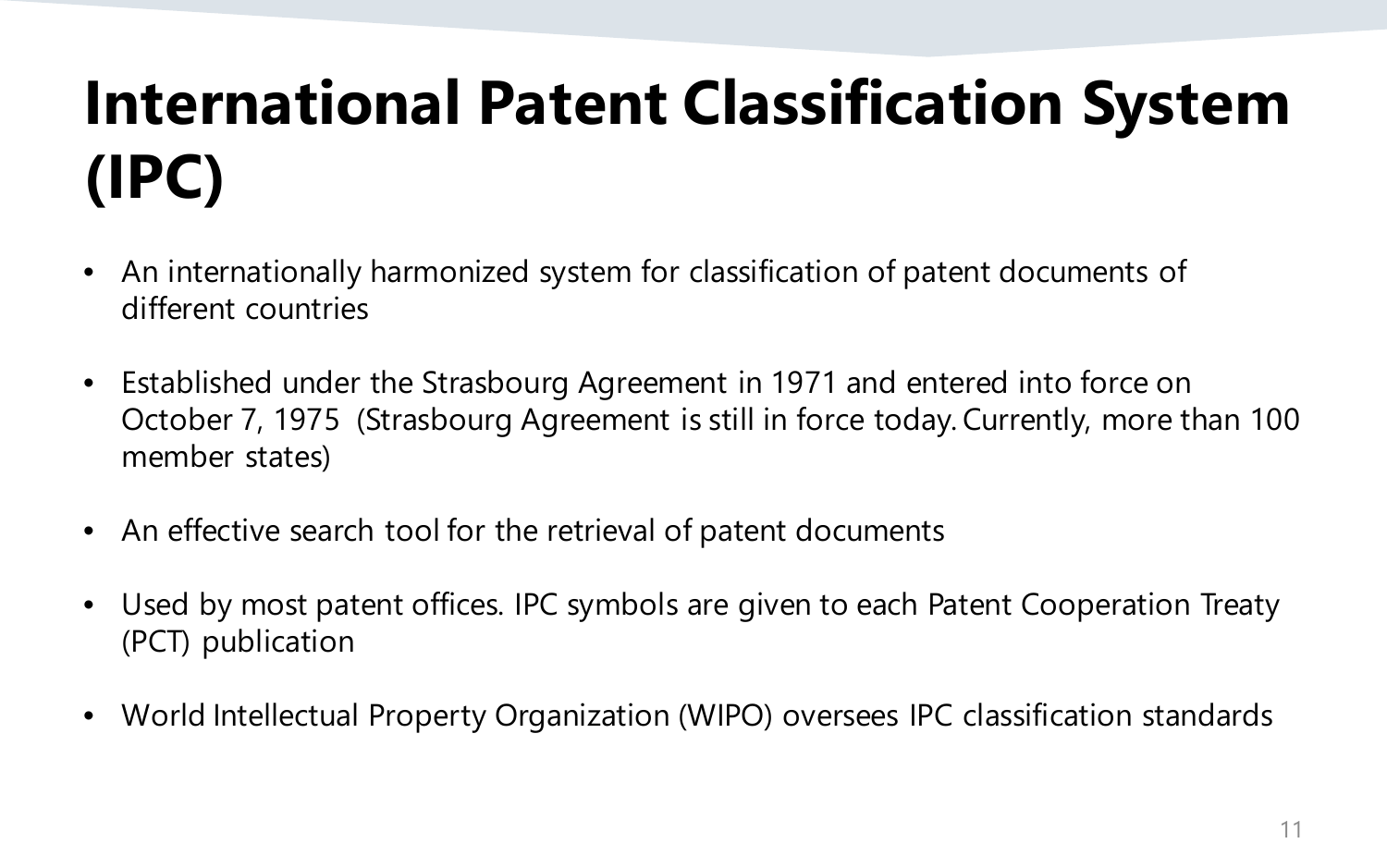## **Cooperative Patent Classification System (CPC)**

- A classification system jointly developed between USPTO and EPO, launched at USPTO on January 1, 2013, to classify all USPTO and EPO patent documents in one common classification system
- Based on the International Patent Classification System (IPC), the CPC takes the patent world one step closer to global harmonization
- Allows efficient information retrieval in the digital age
	- More powerful than IPC by containing many more subgroups, or "breakdowns", than IPC. Includes more than 250,000 symbols
	- CPC classifies all technical information in the entire patent application, not just published claims
	- A patent document is classified in all the relevant technical areas
- Actively maintained to provide a technologically up-to-date and dynamic classification system.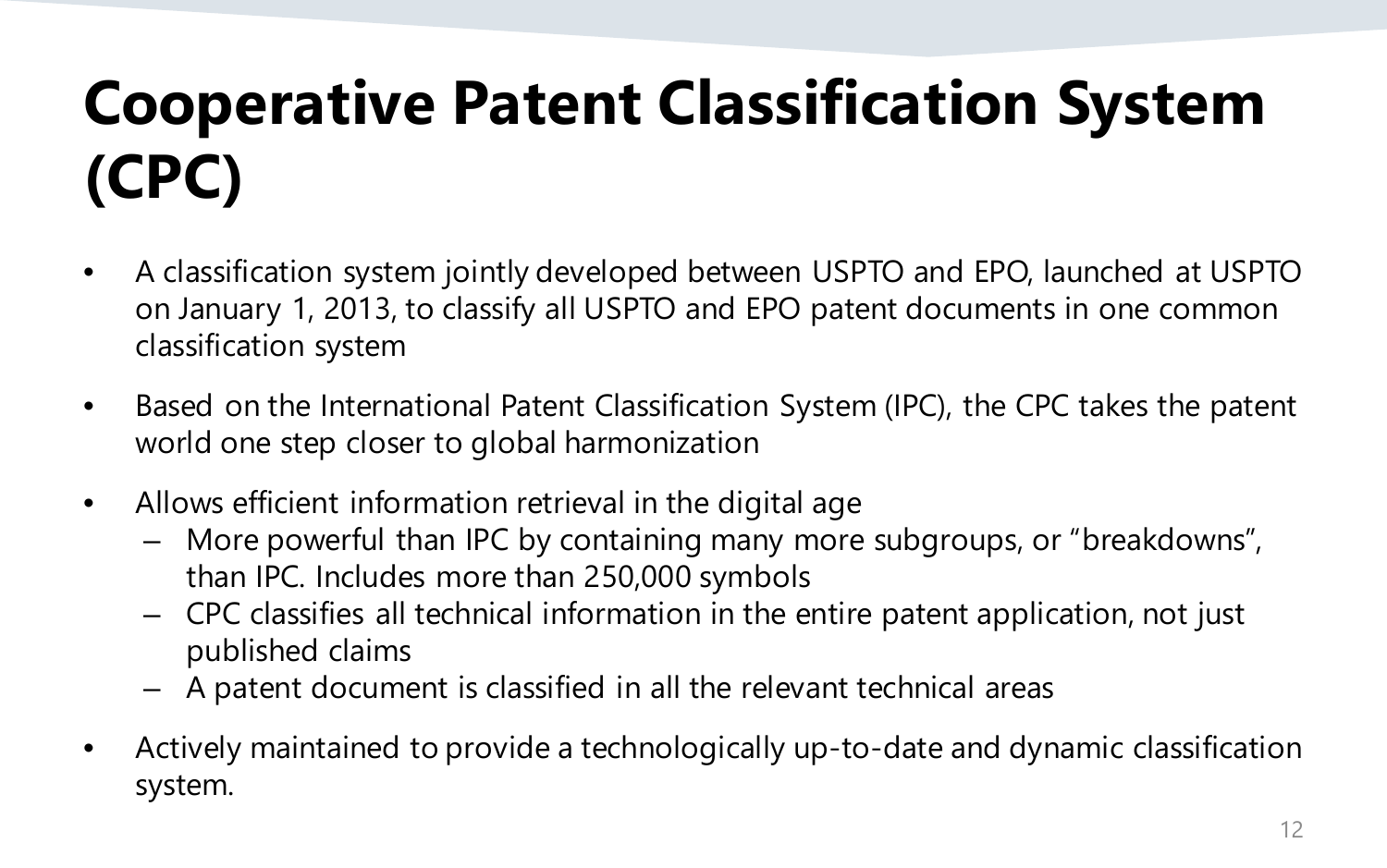### **Summary**

You should now understand:

- Importance of patent classification systems
- Relationship of IPC and CPC